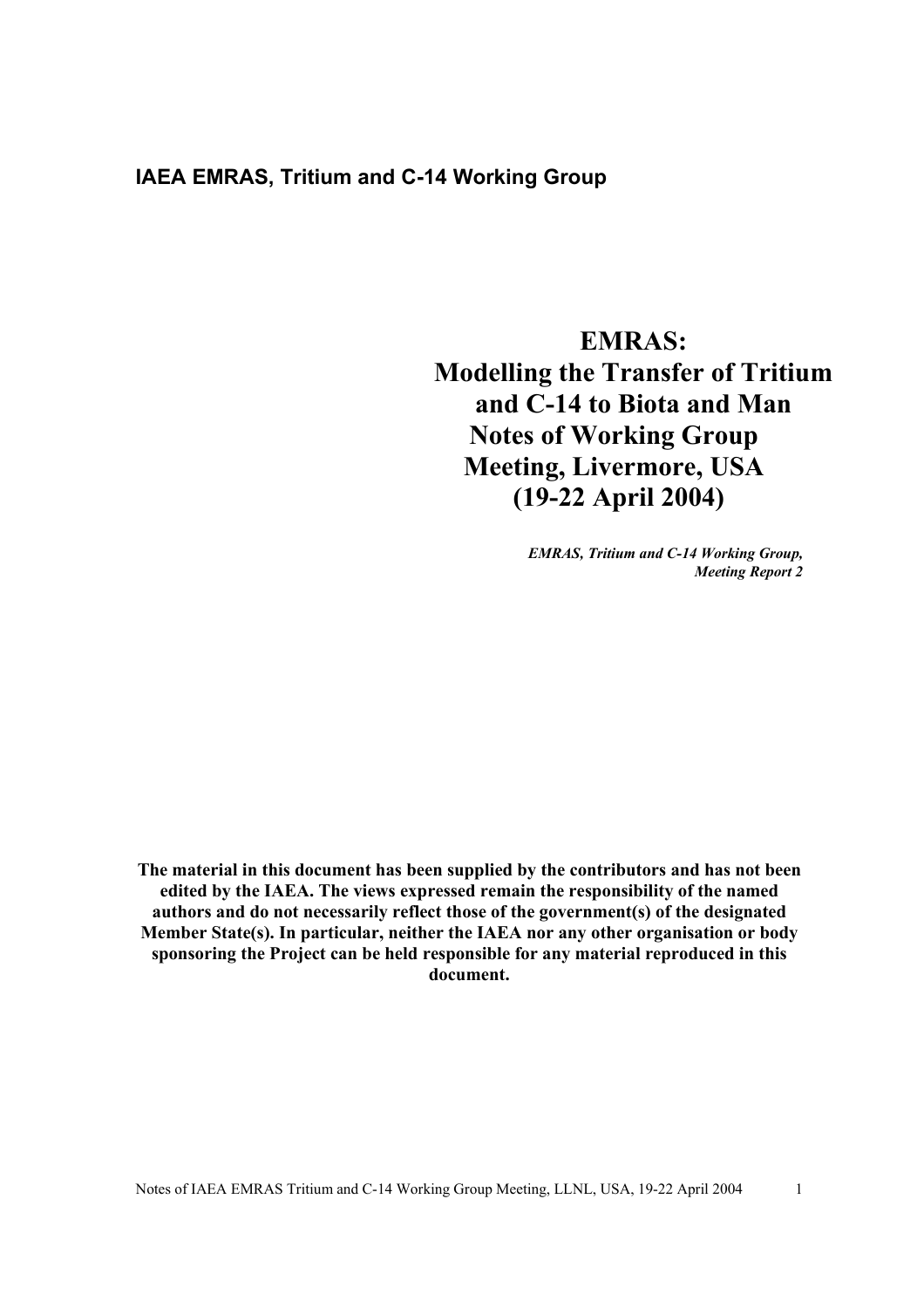## **Notes of the IAEA EMRAS Tritium and C-14 Working Group Meeting, Livermore, USA (19-22 April 2004)**

#### *History:*

**The second meeting of the IAEA EMRAS Tritium and C-14 Working Group was held in Livermore, USA. The meeting was hosted by Lawrence Livermore National Laboratory.** 

**These Meeting Notes have been prepared by: A. Venter (Technical Secretariat), P Davis (Working Group Leader) and M Balonov (Scientific Secretariat). In addition, the following people attended the meeting and contributed to the discussions and decisions documented in these Meeting Notes:**

| <b>Name</b>   | Organisation                            | Country    |
|---------------|-----------------------------------------|------------|
| F Baumgartner | Munich Technical University             | Germany    |
| I Benovich    | OPG                                     | Canada     |
| P Guetat      | <b>CEA</b>                              | France     |
| Y Inoue       | <b>NIRS</b>                             | Japan      |
| J Koarashi    | JNC.                                    | Japan      |
| C Lee         | <b>KAERI</b>                            | Korea      |
| H Lee         | <b>KAERI</b>                            | Korea      |
| P Marks       | GE Healthcare (previously Amersham plc) | UK         |
| V Mishra      | DOE.                                    | <b>USA</b> |
| R Peterson    | LLNL                                    | <b>USA</b> |
| M Saito       | Safety Reassurance Academy              | Japan      |
| F Siclet      | <b>EDF</b>                              | France     |
| B Wierczinski | Munich Technical University             | Germany    |
| K Yamamoto    | <b>NIRS</b>                             | Japan      |

Financial support of the Technical Secretariat by GE Healthcare (UK) and the Food Standards Agency (UK), and of the Working Group Leader by the CANDU Owners Group (Canada), is gratefully acknowledged.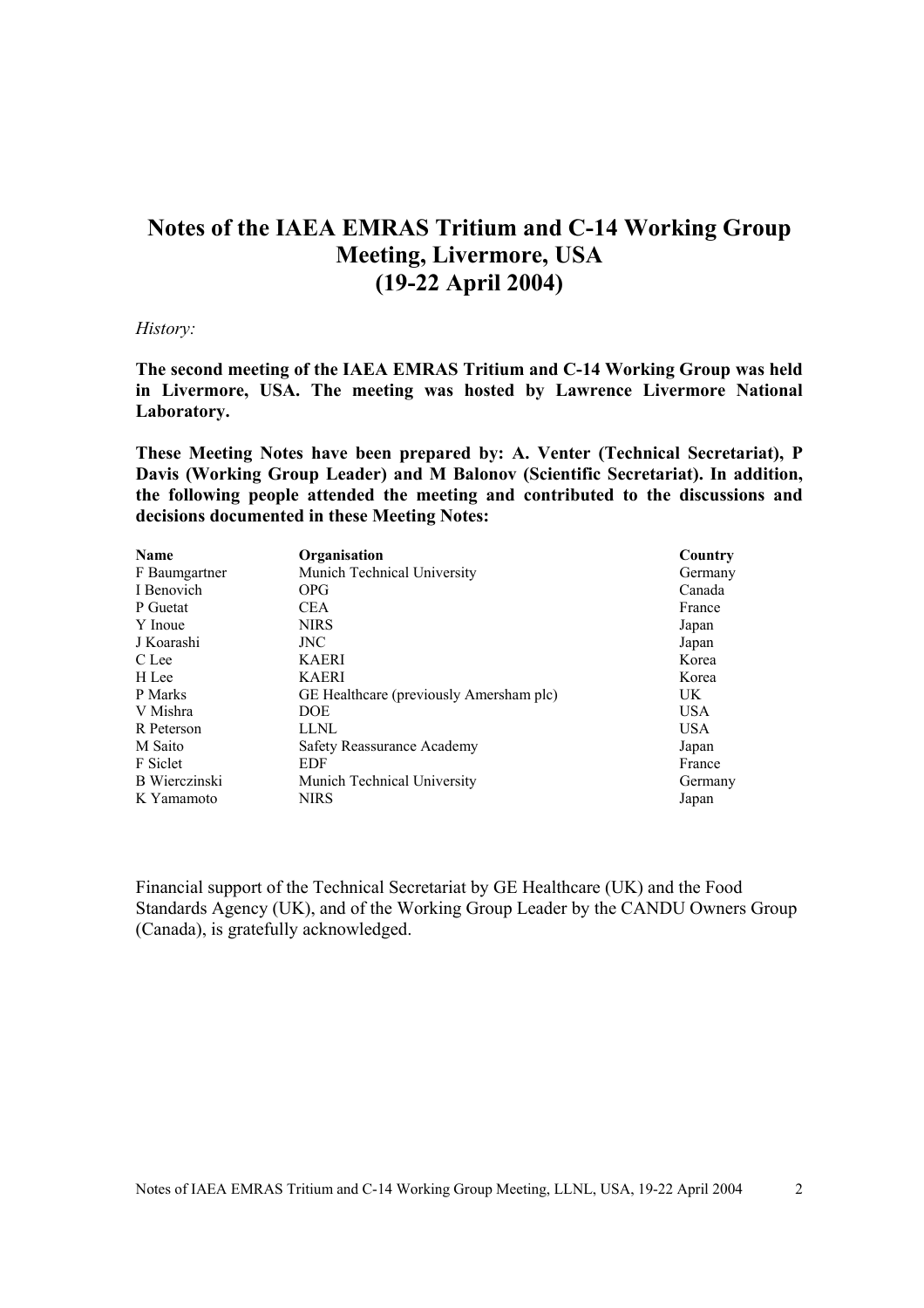## **Introduction**

The second meeting of the EMRAS Tritium and C-14 Working Group was hosted by Lawrence Livermore National Laboratory in Livermore, USA, from 19-22 April 2004. The objectives of the meeting were the following:

- Discuss results for the Perch Lake and soy bean scenarios
- Discuss the draft description for scenarios involving hypothetical short-term tritium releases
- Present and discuss the draft scenario for tritium concentrations in terrestrial food chains due to continuous releases (the Pickering scenario)
- Present C-14 data sets and discuss possible C-14 scenarios
- Discuss possibilities for data sets involving tritium dynamics in large animals and fish
- Plan future work activities, including additional test scenarios

Participants were welcomed to the meeting by Albert LaMarre (LLNL). Participants introduced themselves and briefly described their background and interest in the working group. The meeting was opened by Mikhail Balonov, the IAEA Scientific Officer for this working group. Mikhail gave an update on the activities of EMRAS. Five other EMRAS Working Groups are meeting during April/May 2004. The EMRAS website has been activated.<sup>1</sup> General information on EMRAS, as well as the documents from the first plenary meeting have been uploaded on the website. The EMRAS Bulletin will also be posted on the website. Participants are invited to the next EMRAS Plenary Meeting in Vienna (8-11 November 2004). Further information on the Plenary Meeting will be posted on the website soon. *A new Working Group on exposure of non-human biota will be established during the Plenary Meeting.* 

All the BIOMASS TECDOCs have been completed and published. A compact disc with all seven reports will be published soon.

## **Discussions of modelling results for Perch Lake Scenario**

Phil Davis gave a short presentation of the scenario (attached). Graphic results from modellers were presented and discussed. Phil Davis presented conclusions based on observed data:

*Plants*

- Ratio of plant/water HTO concentrations close to one for algae, bladderwort and hornwort
- HTO concentration in the submerged part of cattails equals HTO concentration in sediment water

<sup>&</sup>lt;sup>1</sup> (http://www-rasanet.iaea.org/projects/emras/emras.asp).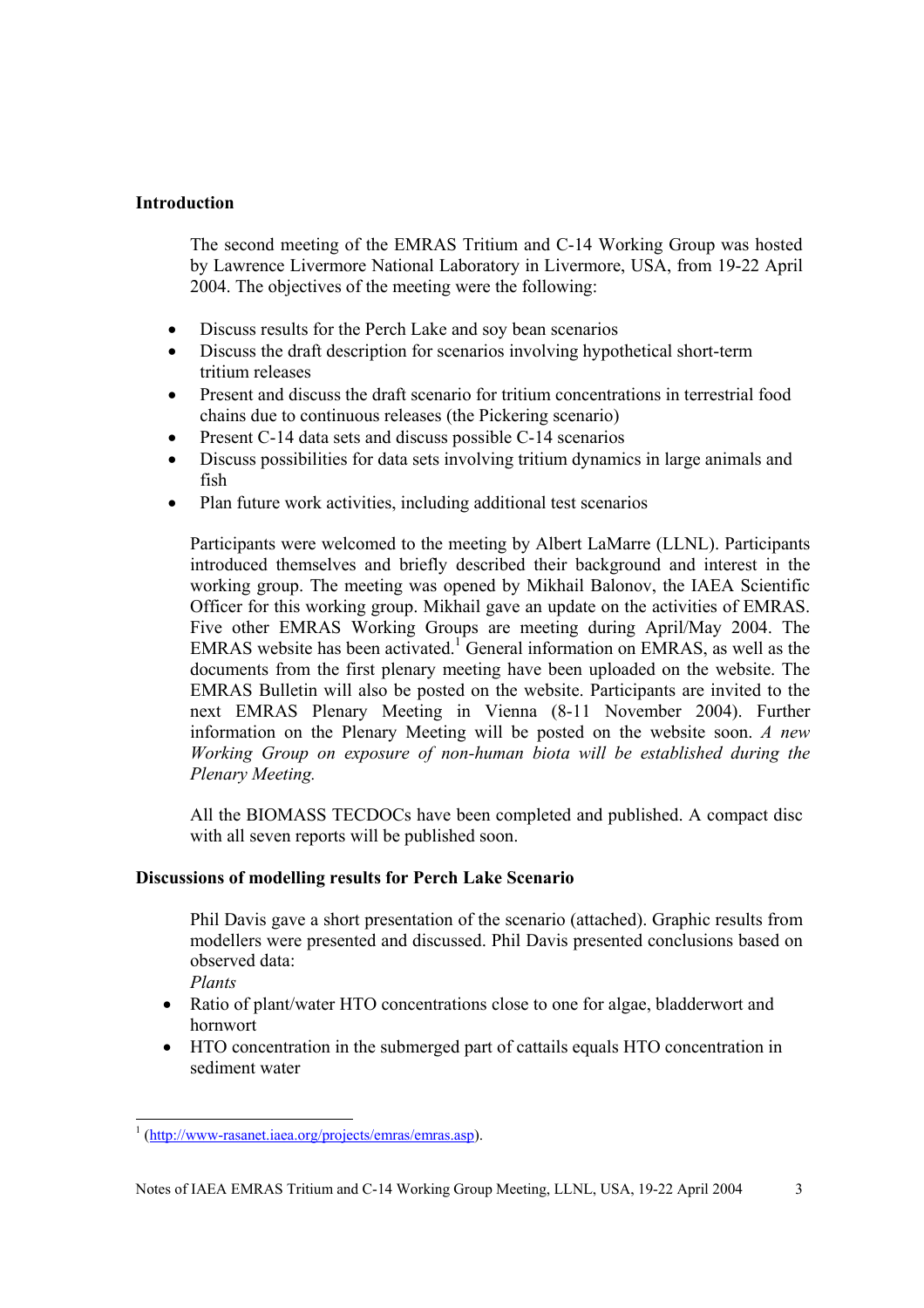- In the emergent part of the cattail, half the HTO originates from air and half from the sediments.
- All OBT/HTO ratios for plants increase slightly with time. This issue needs further investigation.

*Fish:* 

- HTO concentrations in fish and clams roughly equal the HTO concentrations in water
- OBT/HTO ratio is the same for all fish and for all parts of a given fish
- OBT/HTO ratio increases over time

Phil also presented a preliminary equation for lake sediment OBT.

The modellers each gave a short presentation of their model. Results were evaluated again for each model in view of the presentation. Predictions were generally in good agreement with the observations (see attached spreadsheet) and a second round of calculations was not required. Modellers have to send the following information to Phil Davis by 15 June:

- a short description of their model.
- an explanation of their results, and
- an indication of how water and sediment concentrations were averaged.
- confirmation that their results have been correctly plotted on the graphs

Phil will produce a draft report for discussion at the fall meeting.

## **Presentation and discussion of the draft scenario for tritium concentrations in terrestrial food chains due to continuous releases (the Pickering scenario)**

The Pickering Scenario was presented by Phil Davis (attached). During general discussion of the scenario, further data that would be required by the modellers were identified. These include monthly temperatures, tritium concentrations in rainfall, location of rain measurement points and monthly solar radiation. Data on tritium concentration in the drinking water well may be available. The final draft of the scenario is to be distributed by end May with results submitted by end July. Five to six modellers are expected to submit results for this scenario.

#### **Discussion of modelling results for soy bean scenario**

Hansoo Lee gave a short presentation of the scenario (attached). Results from all the modellers were presented in graphic form and discussed. The modellers each gave a short presentation of their model. Hansoo Lee presented the model developed by his team at KAERI. Results were evaluated again for each model in view of the presentation. The observations showed some interesting features that not all models were able to reproduce:

• Pods that did not develop until after the exposure still showed relatively high HTO and OBT concentrations. The pods appear able to incorporate tritium present in the stems at the sites where they form.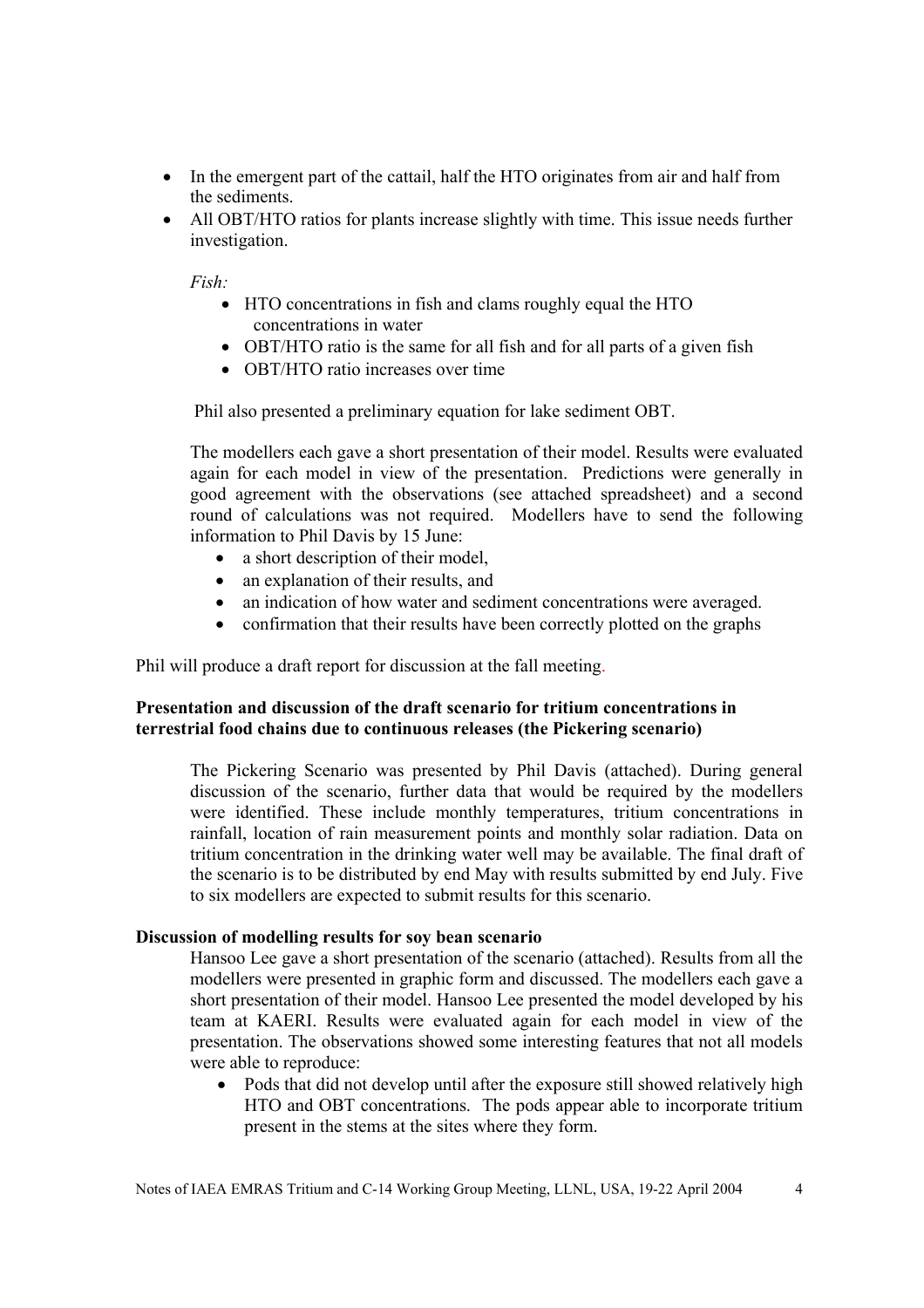- HTO concentrations at harvest were well above background levels, likely because of the slow breakdown of OBT in the plant.
- The leaves showed significant OBT concentrations even for those exposures that occurred when the pods were growing rapidly and most new dry matter might have been expected to be translocated to the pods.

Biomass increase/growth rate is an important factor which may explain some of the differences. Although there were significant differences between predictions and observations (see attached spreadsheet), the modellers felt that a second round of calculations was not required. Modellers have to send the following to Hansoo Lee by 15 June:

- a short description of their model
- an explanation of their results
- model prediction of growth rate and water content of plant
- confirmation that their results have been correctly plotted on the graphs

Hansoo is to submit a draft report at the next meeting.

#### **Uncertainty**

The uncertainties in the predictions for both scenarios were discussed briefly. Not all modellers estimated uncertainties, and those who did, derived them in different ways and reached different conclusions regarding their magnitude. This issue needs further elaboration in the scenario reports.

## **Presentation of C-14 datasets**

The following C-14 datasets were presented. The purpose was to identify datasets suitable for model-data intercomparison studies.

- Francoise Siclet presented a dataset from EDF with C-14 concentrations in marine and terrestrial endpoints, as well as in river water.
- Phil Davis discussed terrestrial C-14 data from Pickering (*cf* Pickering Scenario for tritium described earlier). The data is not much above background and thus the uncertainty will be great. Some measurements also exist for Lake Huron and wetlands on CRL property, but the source terms are not well defined.
- GE Healthcare (Amersham plc) may undertake experiments with C-14, similar to the soybean scenario.
- Some C-14 data may be available from JNC, based on weekly monitoring data from the Tokai reprocessing plant stack from 1991. The chemical form of the C-14 is unknown. Monthly monitoring data for air and yearly measurements of C-14 in rice grain are available from 1985.
- Mikhail Balonov will investigate the suitability of a series of C-14 measurements undertaken at Chernobyl.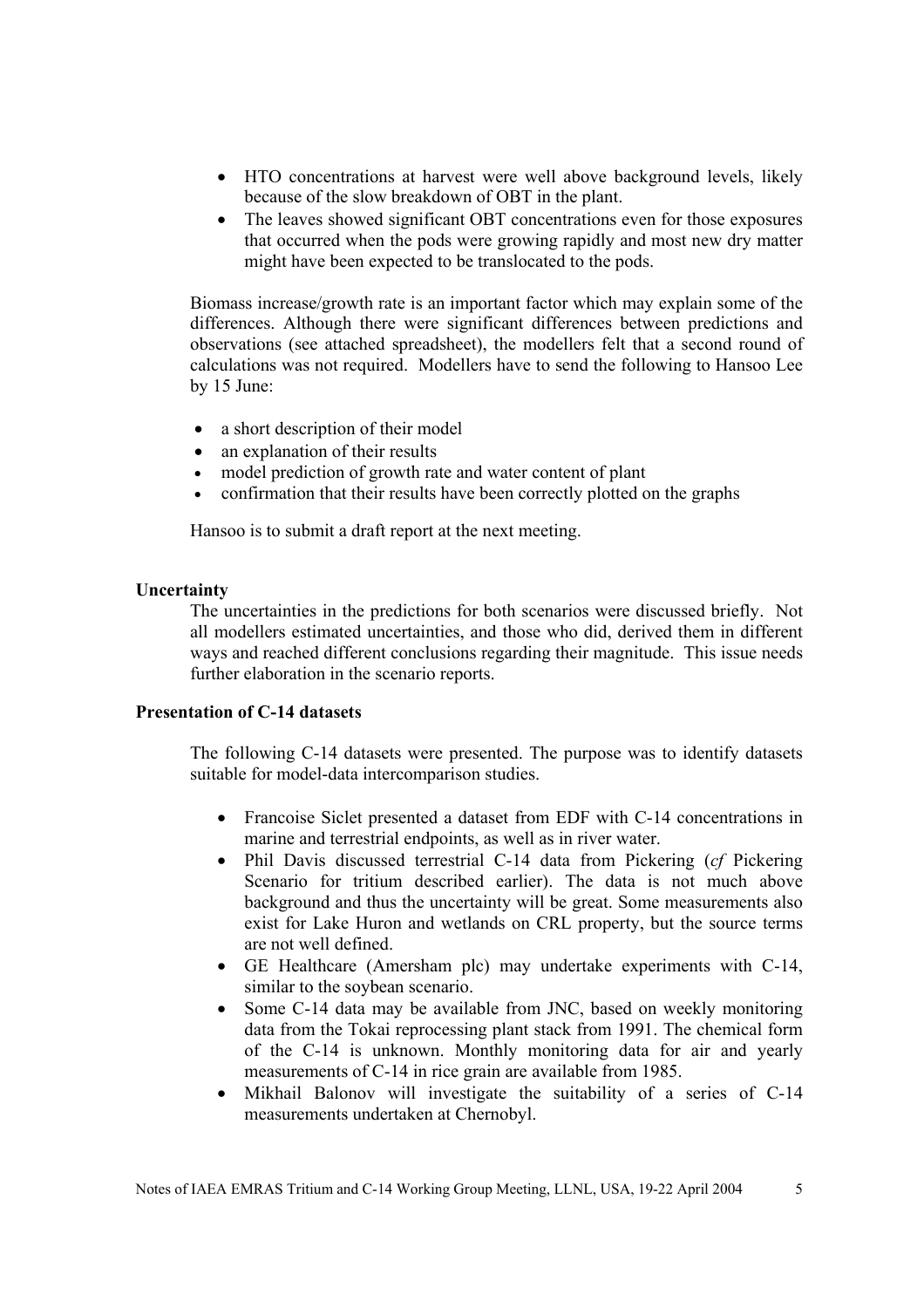- Ansie Venter presented data collected by Scott Tucker during his PhD study at Imperial College. The experimental procedure/data collected is similar to those in the soybean scenario.
- Ansie Venter will check with Nick Beresford, UK, regarding possible C-14 data in sheep.

Data holders will provide a brief summary of data/scenario description, plus purpose of scenario by 30 June 2004. These will be circulated to participants to indicate their preference. A final decision as to the C-14 scenario(s) that will be modelled will be taken at the next meeting (September 2004).

## **Draft description for scenarios involving hypothetical short-term tritium releases**

Philippe Guetat (CEA) presented the first draft of a hypothetical scenario involving short term releases of tritium, together with some initial calculations to help guide the discussion. The purpose of modelling such a scenario is to provide guidance to decision makers in the event of an acute tritium release to the atmosphere. The first 24 hrs would be the most crucial in terms of HTO; OBT would be of importance 6- 8 months later when foods are harvested.

Questions to be answered:

- Based on total dose without intervention, does action have to be taken within 0.3, 3 or 30 km?
- Should both children and adults be considered?
- What vegetables need to be considered?
- How long do agricultural activities have to be suspended before crops can be planted in contaminated soil again?
- How long do cows have to be removed from pasture?
- What should the reference activity value for tritium products in free trade  $he^{2}$
- How should contaminated products be disposed of?

The study will be undertaken in two parts. The first part will be quantitative, with modellers simulating tritium transport via various pathways and calculating concentrations in various parts of the environment. This information will then be used to formulate recommendations on ways to manage the release. Practical applications should also be considered, e.g. where such a release could happen based on the locations of existing and proposed tritium handling facilities.

There are potentially three scenarios, based on different meteorological conditions (rain, night-time, daylight conditions). These should cover the worst case scenario for agricultural purposes. Defined scenarios need to be realistic, but cautious.

 $2$  Tritium reference level for international trade in food is 10 000 Bq/kg (to be approved)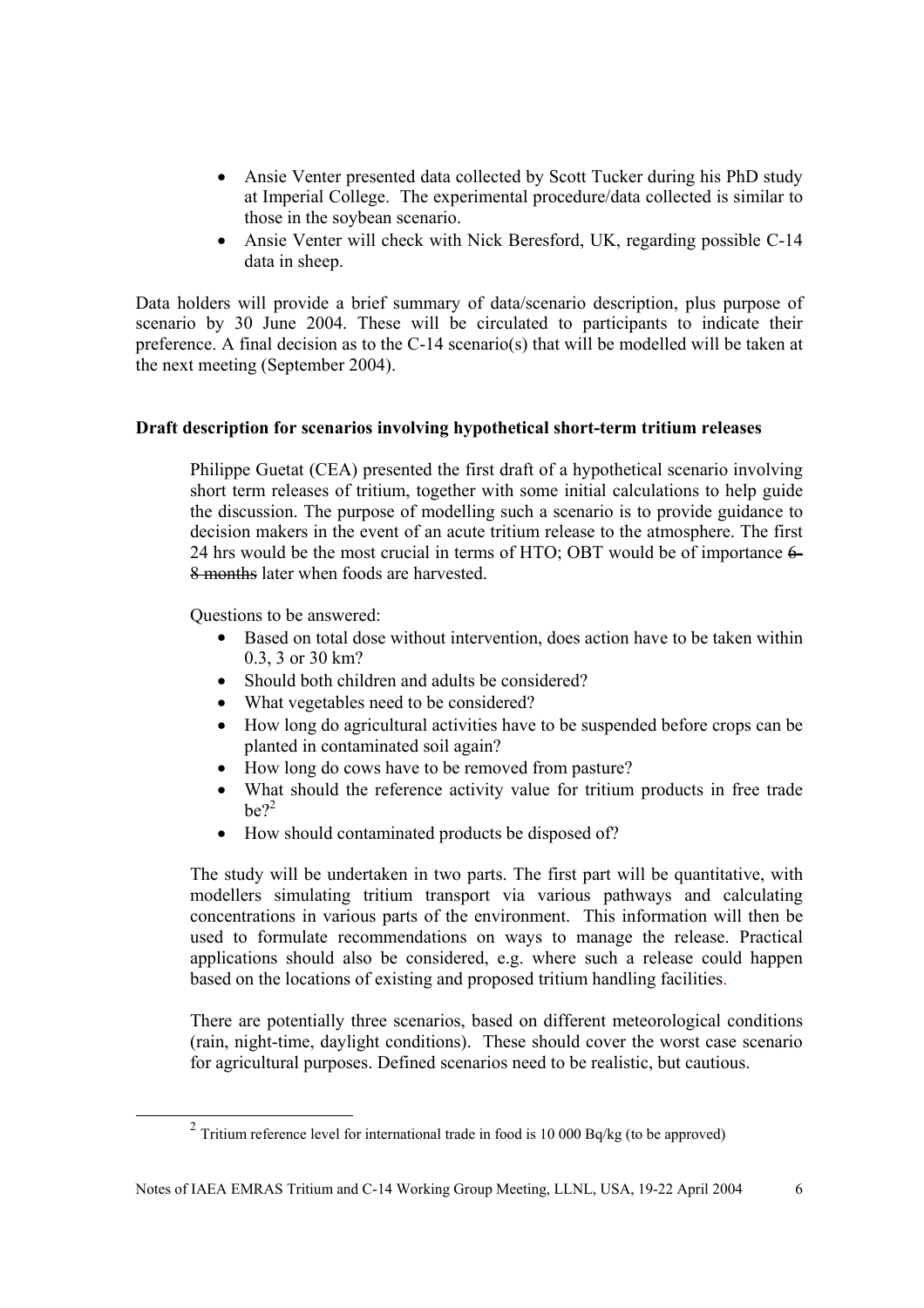The following suggestions were tabled:

- the working group should also consider what was done regarding meteorological conditions in similar previous studies (in Cosyma and in studies reported in IAEA publications);
- should a reference model be considered (where people can plug in their own values); and
- could the agricultural conditions and consumption rates for the reference biosphere developed in BIOMASS be used?

The following schedule was developed:

- Philippe Guetat will re-issue the scenario by 15 May 2004.
- WG members will send comments on the scenario to Philippe by 30 May 2004.
- The final scenario will be issued 15 June 2004
- Initial results are due by 15 August 2004.

#### **Draft scenario for tritium in pine trees**

Yoshi Inoue (NIRS) presented a draft pine tree scenario. Such a scenario could be useful for reconstructing historical releases of tritium. OBT in pine needles is associated with atmospheric tritium, whereas OBT in the pine tree trunk is associated with groundwater tritium.

At least 4 modellers are interested in this scenario, but, because of the very busy work programme, this scenario will only be issued at the next meeting (September 2004).

#### **Tritium – He-3 Dating of Groundwater**

Presentation by Bryant Hudson (Chemical, Biology and Nuclear Science Division, LLNL). Noble gas concentrations in groundwater record conditions at the time of recharge. Ingrowth of He-3 from H-3 decay occurs at a regular rate and is the basis of a dating technique useful over the last 40-50 years. He-3 is isolated from the atmosphere, so the relative proportion of He-3 to H-3 can be related to the age of the groundwater (and thus the H3 in historical precipitation).

## **Discussion on definition and measurement of OBT**

(see attached discussion paper from Yves Belot)

It was decided that the working group should propose a definition of OBT to promote common usage and understanding within the tritium community. The definition will be sent to the ICRP for discussion/dialogue and (hopefully) adoption. Dosimetric data for tritium is under reconsideration at the ICRP, which will introduce dose coefficients for more tritium compounds, e.g. tritium titanide.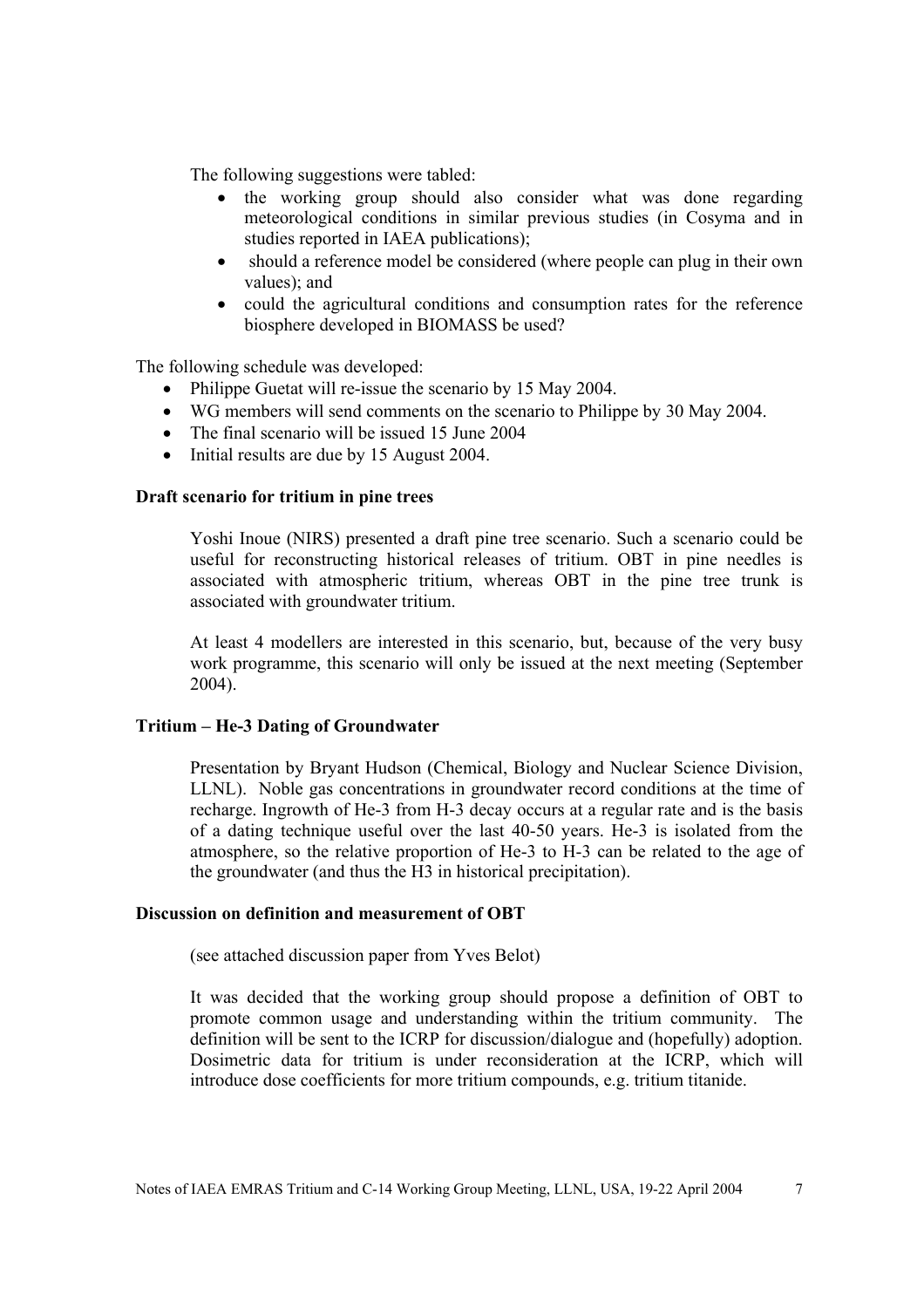General discussion:

- Exchangeable tritium atoms are removed by washing but exchangeable hydrogen atoms are not. So measurements of fixed OBT do not reflect the specific activity of the non-exchangeable hydrogen.
- Should the OBT definition be based on modelling concepts (as the tritium bound to non-exchangeable hydrogen) or on experimental measurements (as the tritium concentration in dry matter or combustion water)?
- OBT occurs due to natural processes in living systems; other compounds should be referred to as tritiated organics.
- OBT is the non-exchangeable tritium in biogenic compounds
- The definition of OBT should be consistent with the dose coefficient in common use, which is based on carbon turnover time in the human body
- How does OBT in cellulose fit into this definition? OBT forms naturally in plants but is not an issue for dose because humans do not digest cellulose.

**Working Definition of OBT**: *non-exchangeable tritium that is originally formed through natural environmental or biological processes from HTO (or HT via HTO). OBT is an experimental number obtained from combustion, digestion, etc. and this value must be corrected if the specific activity of tritium in non-exchangeable hydrogen is required. Other types of organic tritium should be called tritiated organics, which can be in any chemical or physical form.*

Examples of tritiated organics are needed. Units of measurements should be defined (Francoise Siclet to lead).

Phil Davis will refine this definition and circulate it among WG members for comment. The WG agreed to ask Yves Belot (France) to finalise the definition and to liaise with the ICRP.

## **Additional tritium test scenarios, including those involving tritium dynamics in large animals and aquatic organisms**

Further scenarios for tritium model-data intercomparison studies were discussed.

There is a possibility of a Loire River Scenario, as presented originally at the last plenary meeting in Vienna. But this scenario is already being modelled by the EMRAS River Group. To be discussed again at the September meeting.

The Perch Lake Scenario could be extended to let (hypothetical) tritiated organics enter the lake. However, this would then be a model-model intercomparison (for equilibrium conditions) and not a model-data intercomparison. To be discussed again at the September meeting.

It would also be possible to extend the Hypothetical Scenario, as well as the Pine Tree Scenario, to include subsurface water movement into river water.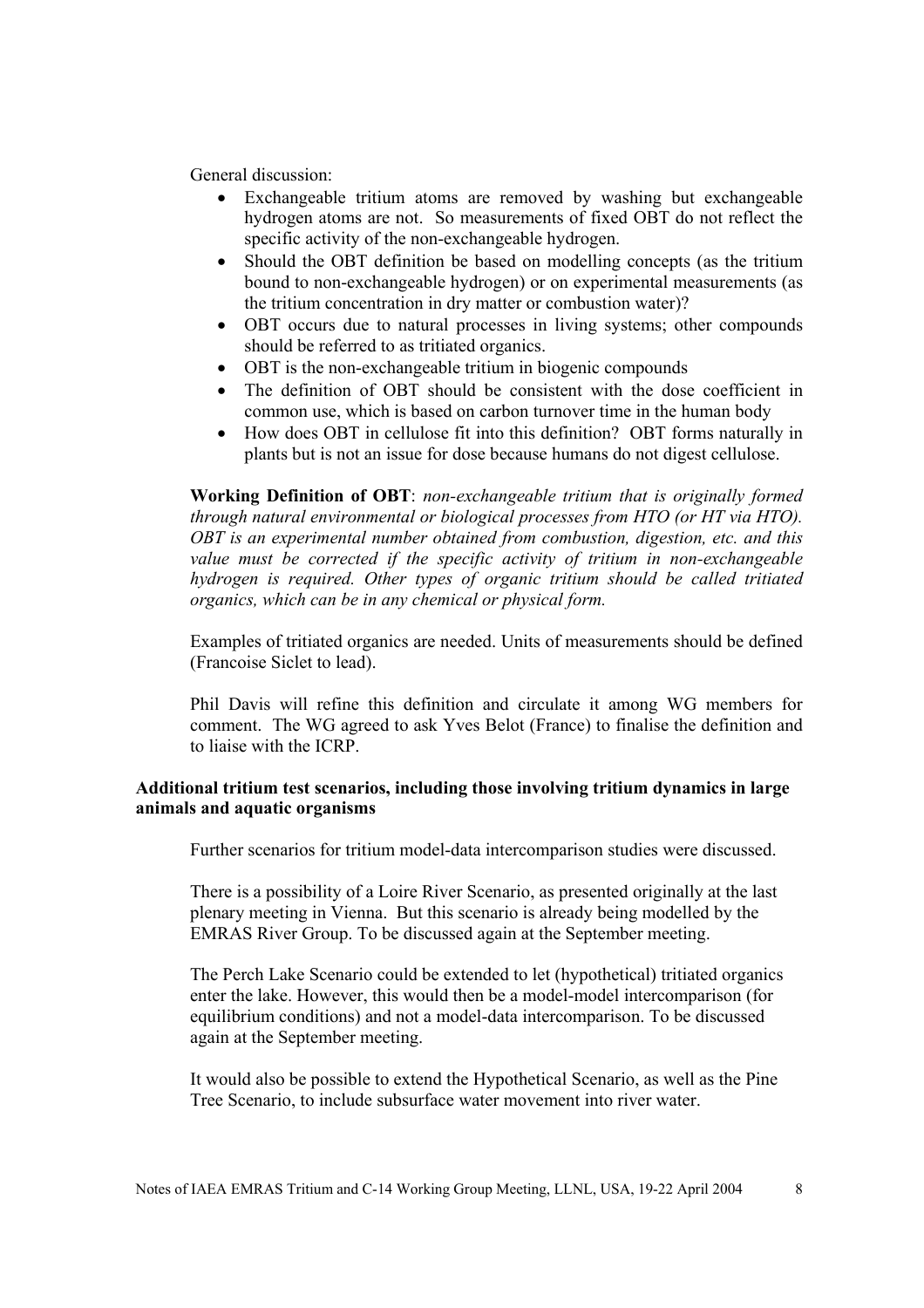#### *Experiments involving animals*:

Greek participants are still awaiting the outcome of their research proposal.

Scientists in Russia (Obninsk, Institute of Agricultural Ecology, Director Rudolf Alexakhin) can undertake experiments with cows, sheep and goats. They have already done experiments with HTO (ingestion and injection) where animals were fed HTO (water), contaminated feed (including OBT) and inhaled HTO for 1 hour. However, they are dependent on ISTC funding being released, i.e. an ISTC collaborator is needed. Results could be available in 3-4 years.

The Technical University of Munich also has the necessary equipment for tritium experiments with animals (e.g. a continuous growth chamber) and they have previously collaborated in ISTC Programmes.

The meeting decided that Birgit Wierczinski (Technical University, Munich) should liaise with the Institute of Agricultural Ecology, Obninsk, with the aim to undertake tritium experiments with animals under the ISTC programme and provide data for model testing to the WG.

#### *Experiments involving aquatic organisms*:

AECL (Canada) plan to undertake a study this summer involving fresh water mussels, as they are quite robust. The consequences of transplanting mussels (in terms of mussel physiology/metabolism) to Perch Lake were discussed. It might be possible to observe the mussels with an underwater camera. Modellers would also need HTO/OBT concentrations in algae, as well as dissolved OBT concentration. Mussels must be the same age. Only the edible part of the mussel will be analysed. Francoise Siclet (EDF) will check for an indicator of good health from experiments conducted at EDF. Desorption experiments will also be useful. Discussion will be continued at the September meeting and this scenario may or may not be adopted depending on how well the experiments go.

Further fish data from GE Healthcare (Amersham plc) may also be available.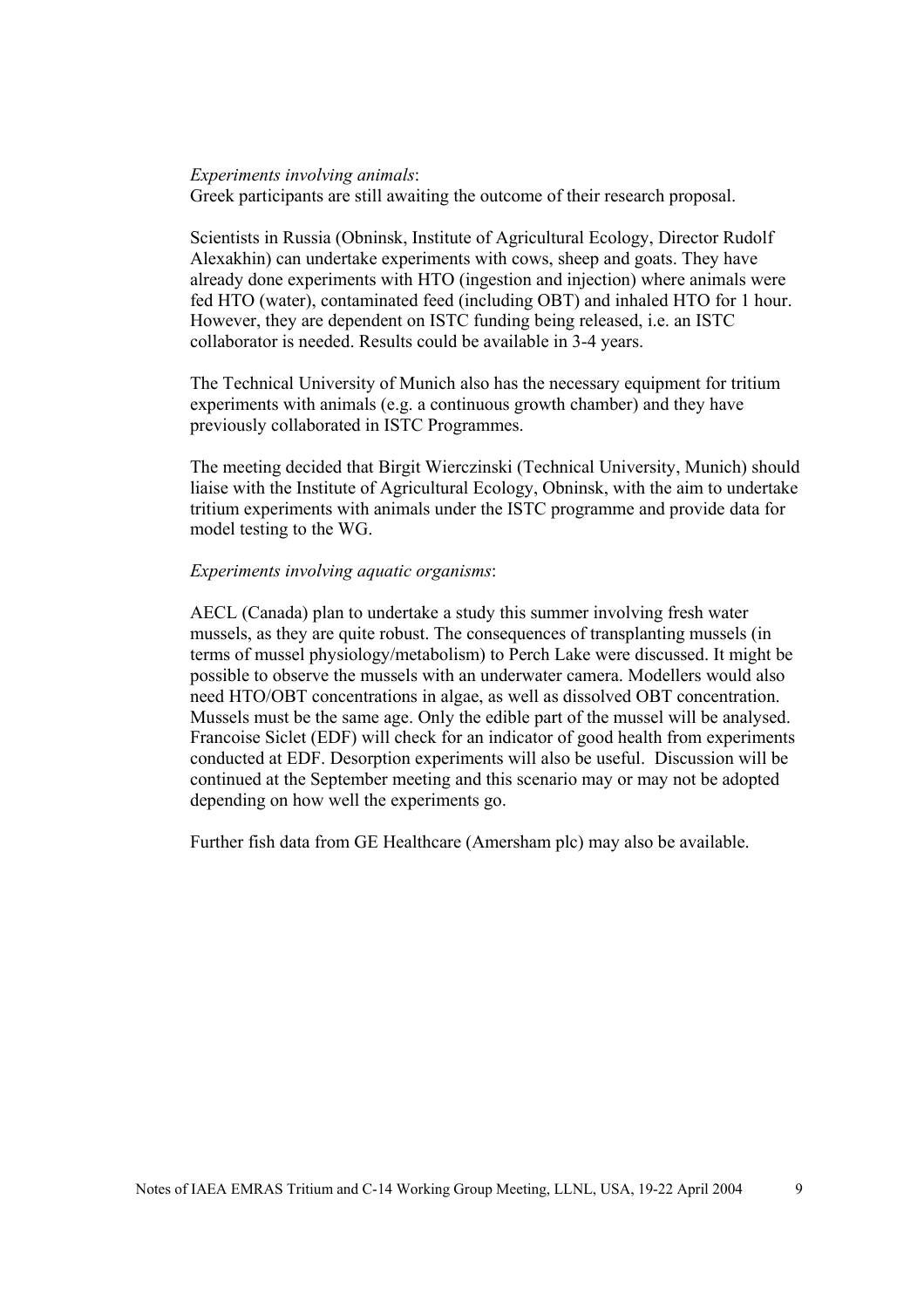## **Future Work Programme**

| <b>ITEM</b>           | <b>ACTION</b>                               | <b>PERSON</b>                | <b>DATE</b>          |
|-----------------------|---------------------------------------------|------------------------------|----------------------|
| Hypothetical scenario | <b>BIOMASS Reference data</b>               | <b>Technical Secretariat</b> | 7 May 2004           |
|                       | to P Guetat                                 |                              |                      |
|                       | Submit updated scenario                     | P Guetat                     | 15 May 2004          |
|                       | Comment on scenario                         | Modellers                    | 30 May 2004          |
|                       | Issue final scenario                        | P Guetat                     | 15 June 2004         |
|                       | Submit results                              | Modellers                    | 15 Aug 2004          |
| Perch Lake Scenario   | Submit short description of                 | Modellers                    | 15 June              |
|                       | model, explanation of                       |                              |                      |
|                       | results and description of                  |                              |                      |
|                       | averaging procedures                        |                              |                      |
|                       | Draft report<br>Submit short description of | P Davis<br>Modellers         | Sept 2004<br>15 June |
| Soy bean scenario     | model plus explanation of                   |                              |                      |
|                       | results, including model                    |                              |                      |
|                       | prediction of growth rate                   |                              |                      |
|                       | and water content of plant                  |                              |                      |
|                       |                                             |                              |                      |
|                       | Draft report                                | Hansoo Lee                   | Sept 2004            |
| C-14 Scenarios        | Submit short descriptions                   | Data holders                 | 30 June 2004         |
|                       | of the data sets                            |                              |                      |
| Pickering Scenario    | Distribute second draft<br>scenario         | P Davis                      | 30 May 2004          |
|                       | Submit results                              | Modellers                    | 30 July 2004         |
| Pine tree scenario    | Send scenario description                   | Y Inoue                      | 30 July 2004         |
|                       | to Secretariat                              |                              |                      |
| Definition of OBT     | Refine definition and                       | P Davis                      | 30 July 2004         |
|                       | distribute for comment                      |                              |                      |
|                       | Finalise definition                         | Y Belot                      | Sept 2004            |
| Animal experiments    | Liaise with Obninsk                         | <b>B</b> Wierczinski         | Sept 2004            |
| General               | Send BIOMOVS Scenario                       | Technical                    | 15 May 2004          |
|                       | on C-14 Canadian Lake to                    | Secretariat                  |                      |
|                       | F Siclet                                    |                              |                      |
|                       | Contact N Beresford for C-                  | Technical                    | Sept 2004            |
|                       | 14 data in sheep                            | Secretariat                  |                      |
|                       |                                             |                              |                      |

For the Perch Lake and soybean scenarios, modellers are also asked to

- correct any simple mistakes in their results (arithmetic errors, problems with units and so on) and send the revised predictions to Ansie as soon as possible. Modellers should not submit new results with an improved model.
- check the spreadsheets and graphs to ensure that their results have been correctly recorded and displayed
- send descriptions of the way they calculated uncertainties to the scenario leaders.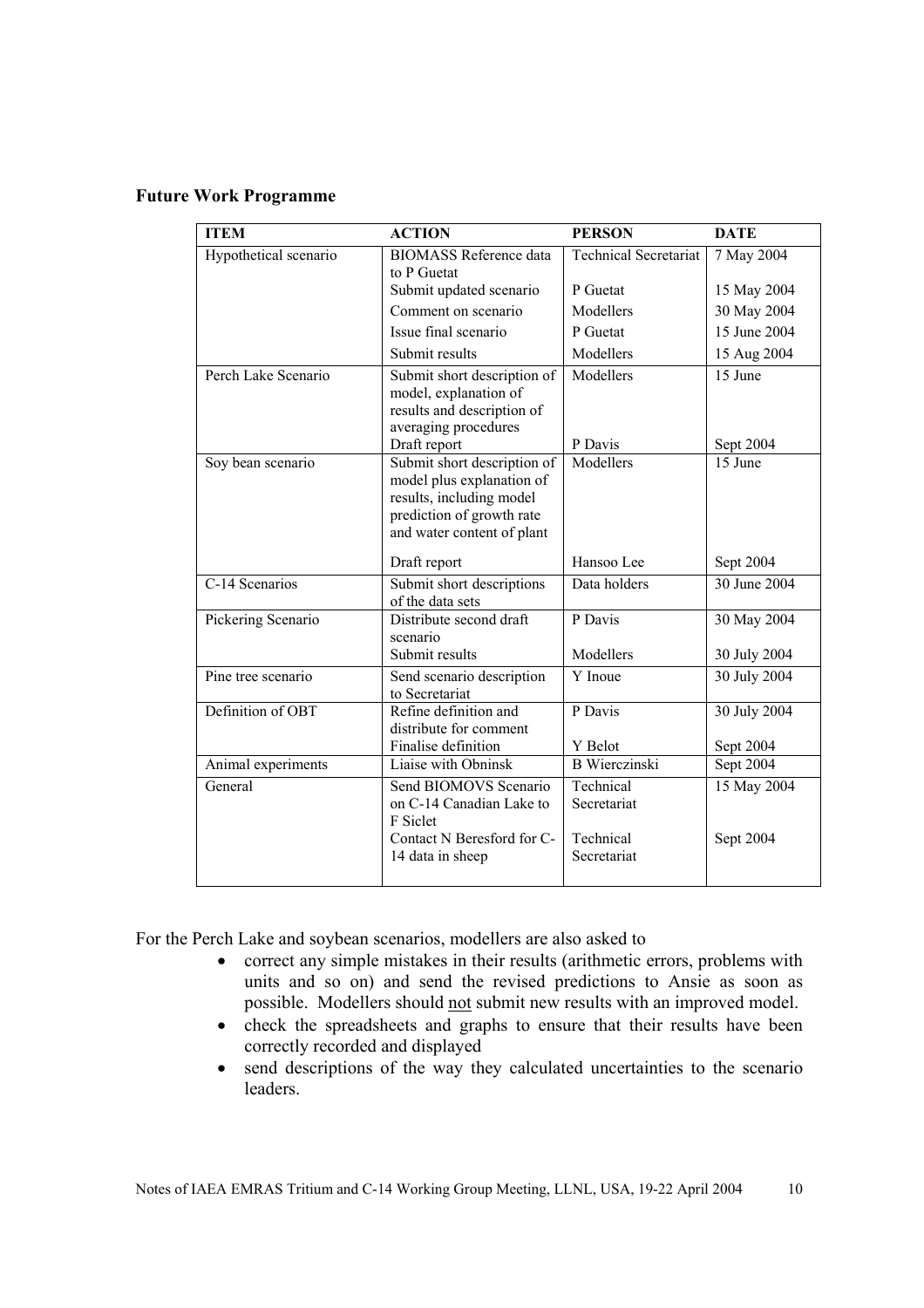#### **Next Meeting**

The next meeting will be held in Baden-Baden in conjunction with Tritium 2004 during the week of 12-17 September 2004. Participants must register with Tritium 2004. Participants are advised to book accommodation early. Further information as to the exact meeting dates during this week will be circulated as soon as possible.

#### **Further Information**

Information on the activities within EMRAS generally and on the Tritium and C-14 WG in particular (including the scenarios being used for model testing), can be obtained from the following people, respectively:

Mr. M Balonov (Scientific Secretariat) Unit Head Dischargeable Waste Unit Waste Safety Section Division of Radiation and Waste Safety Department of Nuclear Safety International Atomic Energy Agency Wagramerstrasse 5 P.O.Box 100, A-1400, Vienna, Austria Phone: (43 1) 2600-22854 Fax: (43 1) 2600-29653 E-mail: m.balonov@iaea.org

Mr. P. Davis (Working Group Leader) Senior Scientist, Environmental Technologies Branch, Station 51A Atomic Energy of Canada Limited (AECL) Chalk River Laboratories K0J 1J0 Chalk River, Ontario Tel: +1 (613) 584-3311 x3294 Fax: +1 (613) 584-1221 Email: davisp@aecl.ca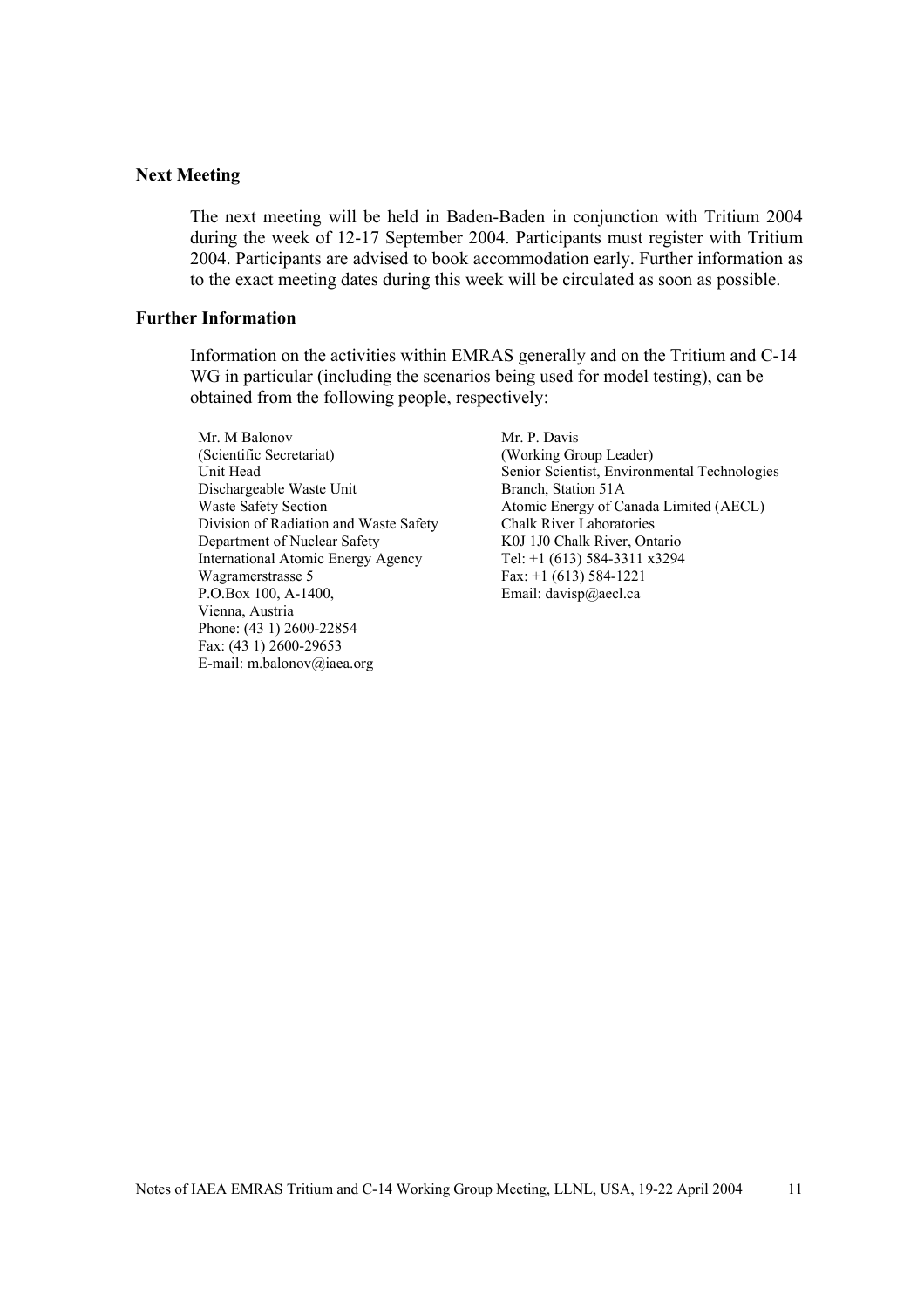## **ANNEX A: List of Participants at EMRAS Tritium and C-14 Working Group Meeting, Lawrence Livermore National Laboratory, Livermore, USA (19-22 April 2004).**

Mr. F. Baumgärtner Director Emeritus, Institute für Radiochemie Technische Universität München Grosostrasse 10d D-82166 Gräfelfing GERMANY Tel: +49 (89) 851-347 Fax: +49 (89) 854-4487 Email: bgt@rad.chemie.tu-muenchen.de

Mr M Balonov Dischargeable Waste Unit, Waste Safety Section Division of Radiation and Waste Safety Department of Nuclear Safety International Atomic Energy Agency Wagramerstrasse 5 P.O.Box 100, A-1400, Vienna, Austria Phone: (43 1) 2600-22854 Fax: (43 1) 2600-29653 E-mail: m.balonov@iaea.org

Mr. P. Guetat Deputy Head of Radioanalyze Clinic Environment, CEA/DAM/DASE/RCE Commissariat à l'Energie Atomique (CEA) Centre de Bruyères le Chatel B.P. 12 F-91680 Bruyeres le Chatel FRANCE Tel: +33 (1) 6926-4543 (Secretary) Fax: +33 (1) 6926-7065 Email: philippe.guetat@cea.fr

J Koarashi Radiation Protection Division, Tokai Works, Japan Nuclear Cycle Development Institute Tokai-mura, Nakagun Ibaraki 319-1194 Japan Fax : +81-29-282-9966 Email: koarashi.jun@jnc.go.jp

Mr I Benovich Ontario Power Generation Environment Support and Services 700 University Ave. (H17-E26) Toronto, ON M5G 1X6 Canada Tel: +1 (416) 592-7154, Fax  $+1$  (416)592-2466 Email: irv.benovich@opg.com

Mr. P. Davis Senior Scientist, Environmental Research Branch, Station 51A Atomic Energy of Canada Limited (AECL) Chalk River Laboratories K0J 1J0 Chalk River, Ontario CANADA Tel: +1 (613) 584-3311 x3294 Fax: +1 (613) 584-1221 Email: davisp@aecl.ca

Mr. Y. Inoue Senior Researcher, Dept. of Int. Co-operation, Research Exchange & Training National Institute of Radiological Sciences (NIRS) 9-1, Anagawa 4-chome Inage-ku 263-8555 Chiba-shi JAPAN Tel: +81 (43) 206-3051 Fax: +81 (43) 251-7819 Email: y\_inoue@nirs.go.jp / yoshi\_inoue2001@hotmail.com

Mr C W Lee Nuclear Environment Division Korea Atomic Energy Research Institute 150 dukjindong, Yuseong 305-353 Daejeon Republic of Korea Tel : +82-42-868-2296 Fax : +82-42-863-1289 Email: cwlee@kaeri.re.kr